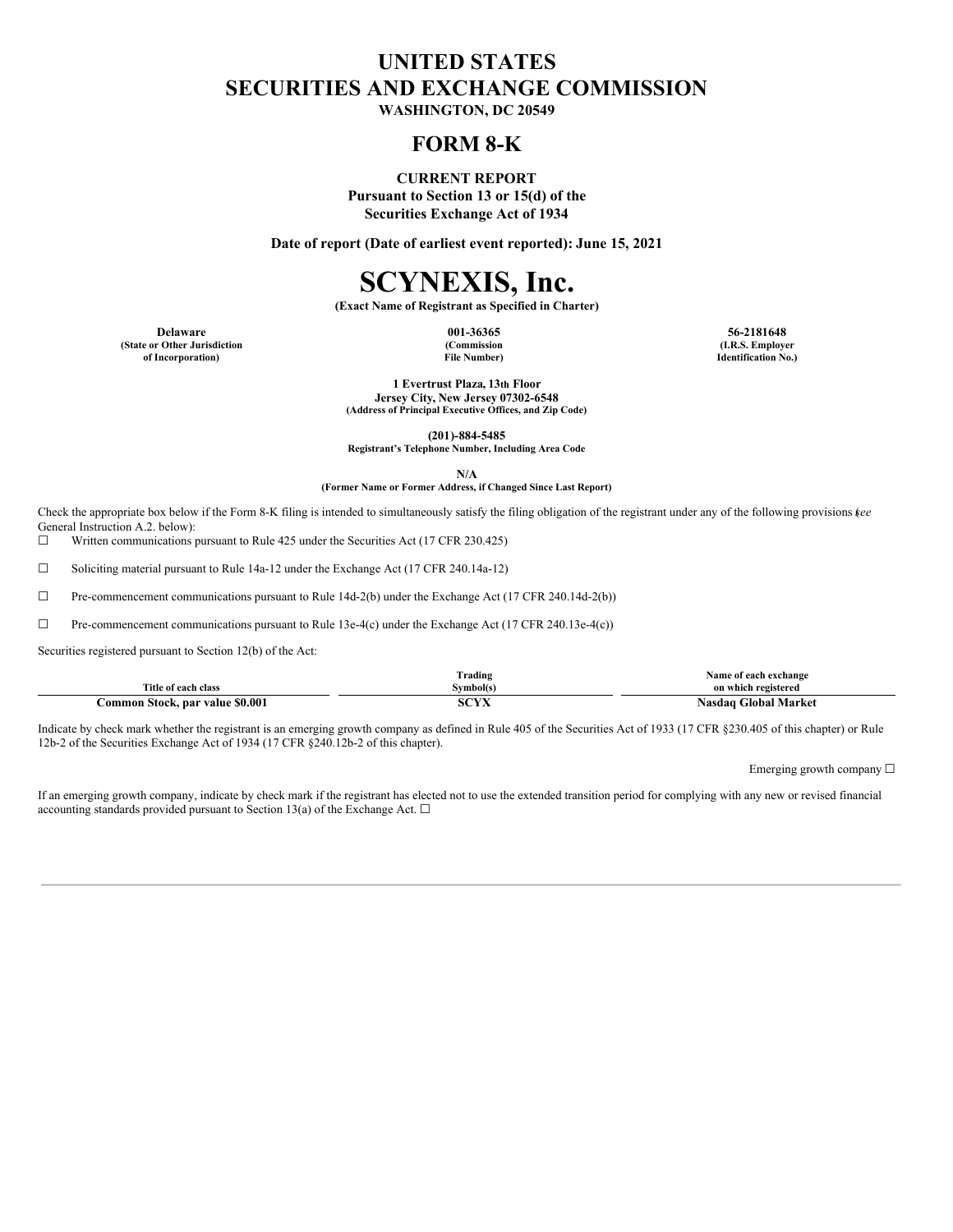#### **Item 5.07. Submission of Matters to a Vote of Security Holders.**

On June 15, 2021, SCYNEXIS, Inc. held its 2021 Annual Meeting of Stockholders. The following is a brief description of each matter voted upon at the Annual Meeting, as well as the final tally of the number of votes cast: (a) for or withheld with respect to the election of directors; (b) for, against or abstain for the ratification of the appointment of Deloitte & Touch LLP as SCYNEXIS's independent registered public accounting firm for the fiscal year ending December 31, 2021; and (c) for, against or abstain for the advisory approval of the executive compensation as disclosed in SCYNEXIS's proxy statement, filed with the Securities and Exchange Commission on April 26, 2021 (the "Proxy Statement"). Broker non-votes are also reported. A more complete description of each matter is set forth in the Proxy Statement.

Proposal 1: Each of the seven directors proposed by SCYNEXIS for re-election was elected to serve until SCYNEXIS's 2022 Annual Meeting of Stockholders or until his or her respective successor has been elected and qualified. The tabulation of votes on this matter was as follows:

|                         |           |           | <b>Broker</b> |
|-------------------------|-----------|-----------|---------------|
|                         | For       | Withheld  | Non-Votes     |
| Armando Anido           | 4,749,119 | 3,602,789 | 5,228,697     |
| Steven C. Gilman, Ph.D. | 8,139,574 | 212,334   | 5,228,697     |
| Ann F. Hanham, Ph.D.    | 7,991,370 | 360,538   | 5,228,697     |
| David Hastings          | 5,796,251 | 2,555,657 | 5,228,697     |
| Guy Macdonald           | 8,104,440 | 247,468   | 5,228,697     |
| Marco Taglietti, M.D.   | 8,109,778 | 242,130   | 5,228,697     |
| Philippe Tinmouth       | 8,105,257 | 246,651   | 5,228,697     |

#### Proposal 2: The appointment of Deloitte & Touch LLP as SCYNEXIS's independent registered public accounting firm for the fiscal year ending December 31, 2021, was ratified. The tabulation of votes on this matter was as follows:

|                      |                  |         | Broker                   |
|----------------------|------------------|---------|--------------------------|
| سم د<br>'O.          | $-210c$          | bstain  | Non-N<br>/ otes          |
| $\sim$<br>13,225,660 | 65.390<br>165.5' | 189.555 | $\overline{\phantom{a}}$ |

Proposal 3: The executive compensation, as disclosed in the Proxy Statement, was approved. The tabulation of votes on this matter was as follows:

|           |         |         | <b>Broker</b> |
|-----------|---------|---------|---------------|
| For       | Against | Abstain | Non-Votes     |
| 7,778,910 | 418,583 | 154,415 | 5,228,697     |